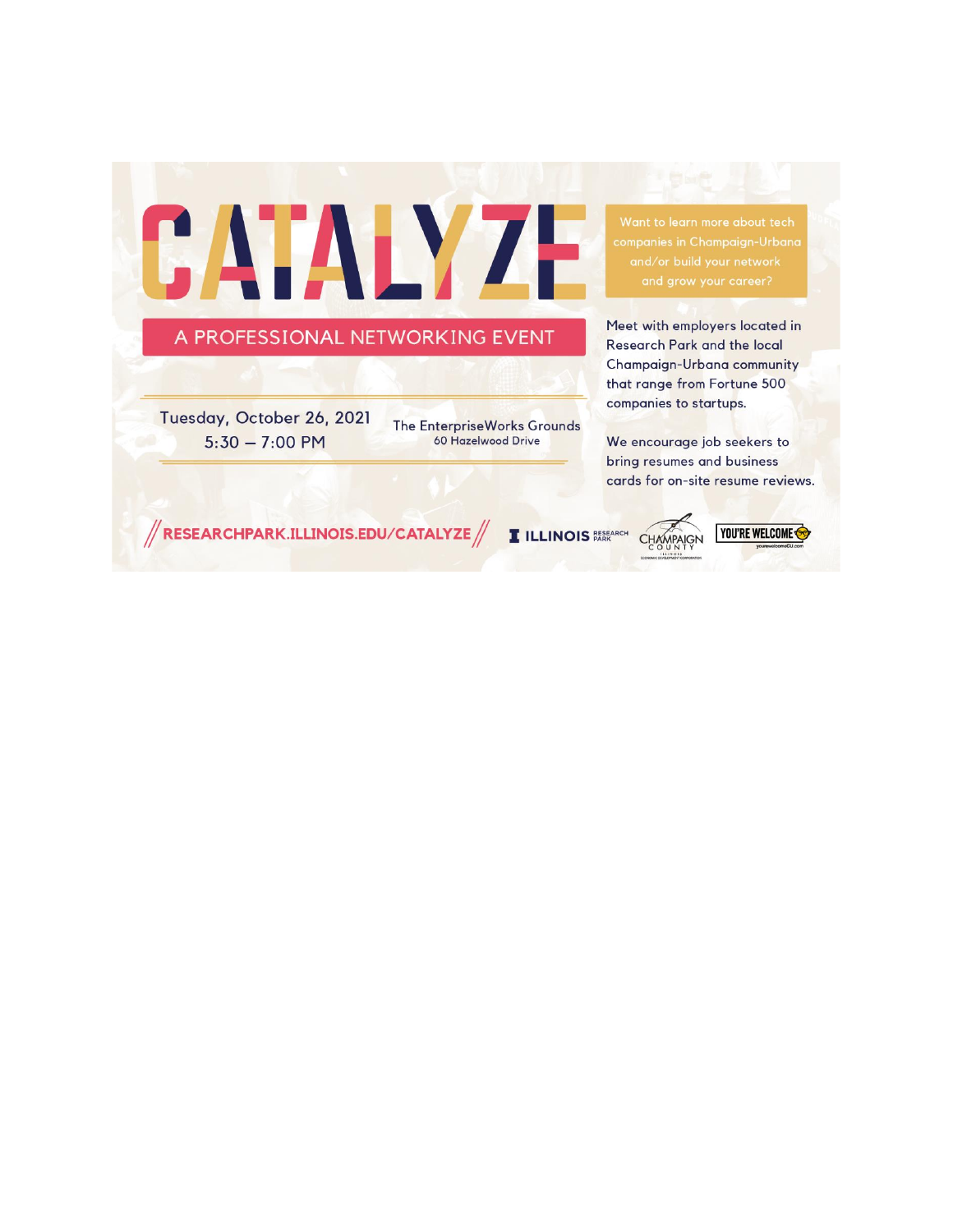# ACGO

AGCO is a global leader and manufacturer of agriculture equipment and technology. AGCO Corporation delivers agricultural solutions to farmers worldwide through a full line of tractors, combine harvesters, hay and forage equipment, seeding and tillage implements, grain storage and protein production systems. The AGCO Acceleration Center is specifically dedicated to advancing technology and innovation across AGCO's family of brands. We focus on developing new-to-market solutions and advanced technologies to help farmers protect their harvest and their animals to feed a growing world population.

Your work helps feed the world.

*What are we looking for?* Full-time professionals, part-time interns, and full-time interns

We are looking for critical thinkers with curiosity, passion, and ingenuity. We have roles in engineering, data, sales, marketing, training and more.

*Specific positions and specific areas we are interesting in hiring in:* Software engineer, Product Manager, UI/UX Graphic Designer, Digital Marketing Automation Specialist

*Do you hire international students (undergraduate and graduate)?* Undergraduate: on a case-by-case basis; Graduate: on a case-by-case basis

*Contact Information:* Jenny Kim, Site Coordinator | [jenny.kim@agcocorp.com](mailto:jenny.kim@agcocorp.com) | 217-721-5014 https://www.agcocorp.com/

# Amdocs

Our 27,000 employees around the globe are here to accelerate our customers' migration to the cloud, differentiate in the 5G era, digitalize and automate their operations, and provide end users with the next-generation communication and media experiences that make the world say wow.

Through our relationships with over 600 content creators and 350 communications and media providers across 85 countries, we serve billions of consumers worldwide. Amdocs provides the opportunity to work with the latest technology in the industry while offering an attractive compensation and benefits package.

*What are we looking for?*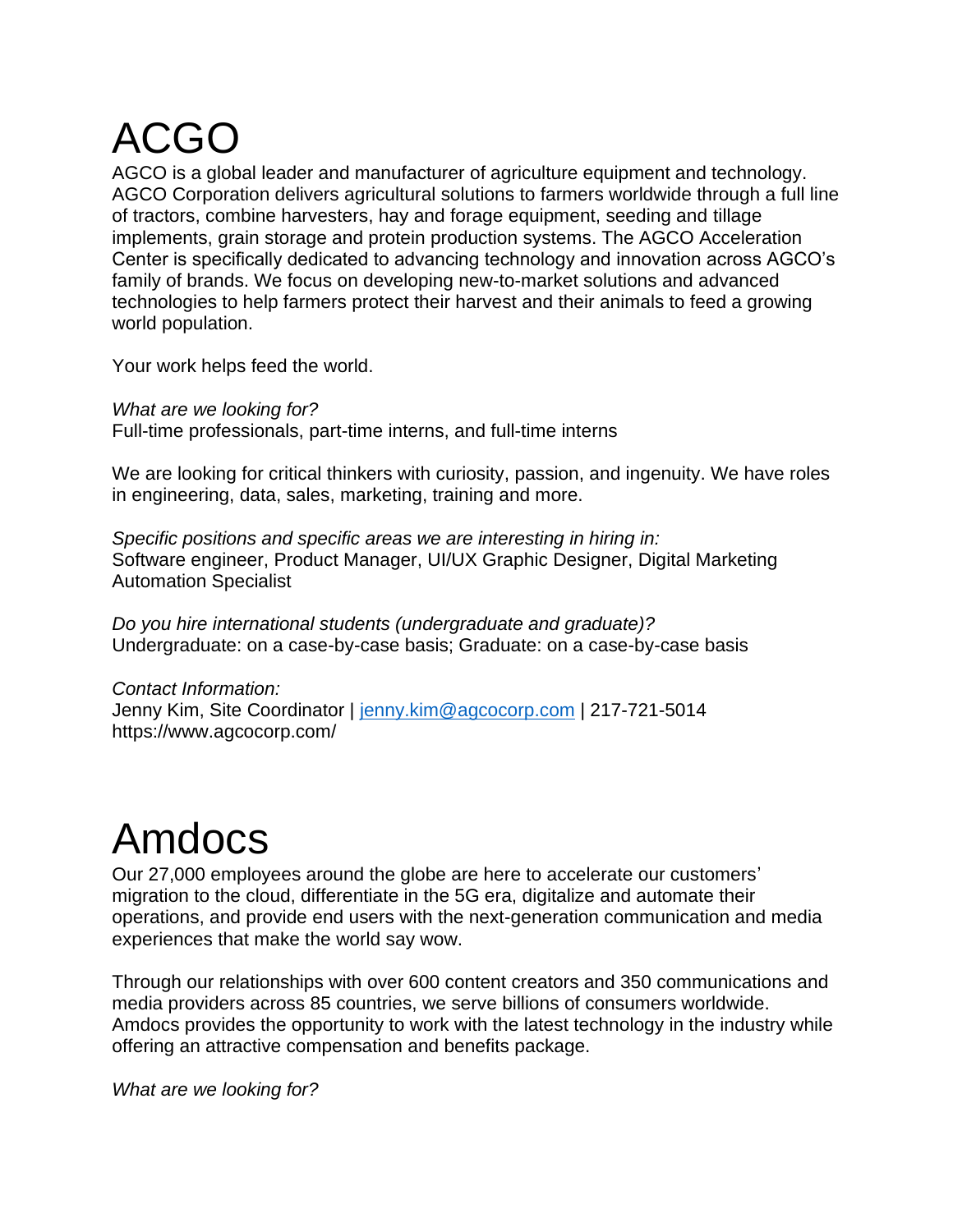Full-time professionals

We are hiring for a variety of individuals from recent graduates to more experienced individuals with experience in at least one language (Java, C, C++, Python), scripting experience with a flavor of SQL, and Linux. Candidates that stand out from the crowd will be ones who are cloud certified.

*Specific positions and specific areas we are interesting in hiring in:* Software Engineer Graduate, Technology Engineer Graduate, Software Engineer Experienced, Software Engineering Specialist, Customer Operations Lead, Project Manager, DBA, Network Engineer, Technology Integration Engineer, System Analyst. There are currently 30+ open positions in our Champaign location.

*Do you hire international students (undergraduate and graduate)?* Undergraduate: No; Graduate: No

*Contact Information:* Amanda Ressel, HR Partner | [amanda.ressel@amdocs.com](mailto:amanda.ressel@amdocs.com) | 217-637-1867 [www.amdocs.com](http://www.amdocs.com/)

#### Ameren

Ameren Corporation is a Fortune 500 company that trades on the New York Stock Exchange under the symbol AEE. It is the parent company of Ameren Illinois, based in Collinsville, Ill., and Ameren Missouri in St. Louis. Ameren Transmission Company, also based in St. Louis, designs and builds regional transmission projects. Employing more than 9,000 personnel, Ameren powers the quality of life for 2.4 million electric customers and more than 900,000 natural gas customers across a 64,000-square-mile area. Ameren companies generate a net capacity of nearly 10,200 megawatts of electricity and own more than 7,500 circuit miles of transmission lines. Ameren's rates are some of the lowest in the nation.

Ameren is helping lead the next energy revolution, from the EV infrastructure to renewables connectivity. It is the most exciting time to join an energy company that is using electrification to bring a more sustainable future to all of us.

*What are we looking for?* Full-time professionals

I am looking for a Java developer to help our customer experience team with a platform that integrates structured and unstructured data from multiple data sources and provides a 360 holistic view - at scale - of our customers.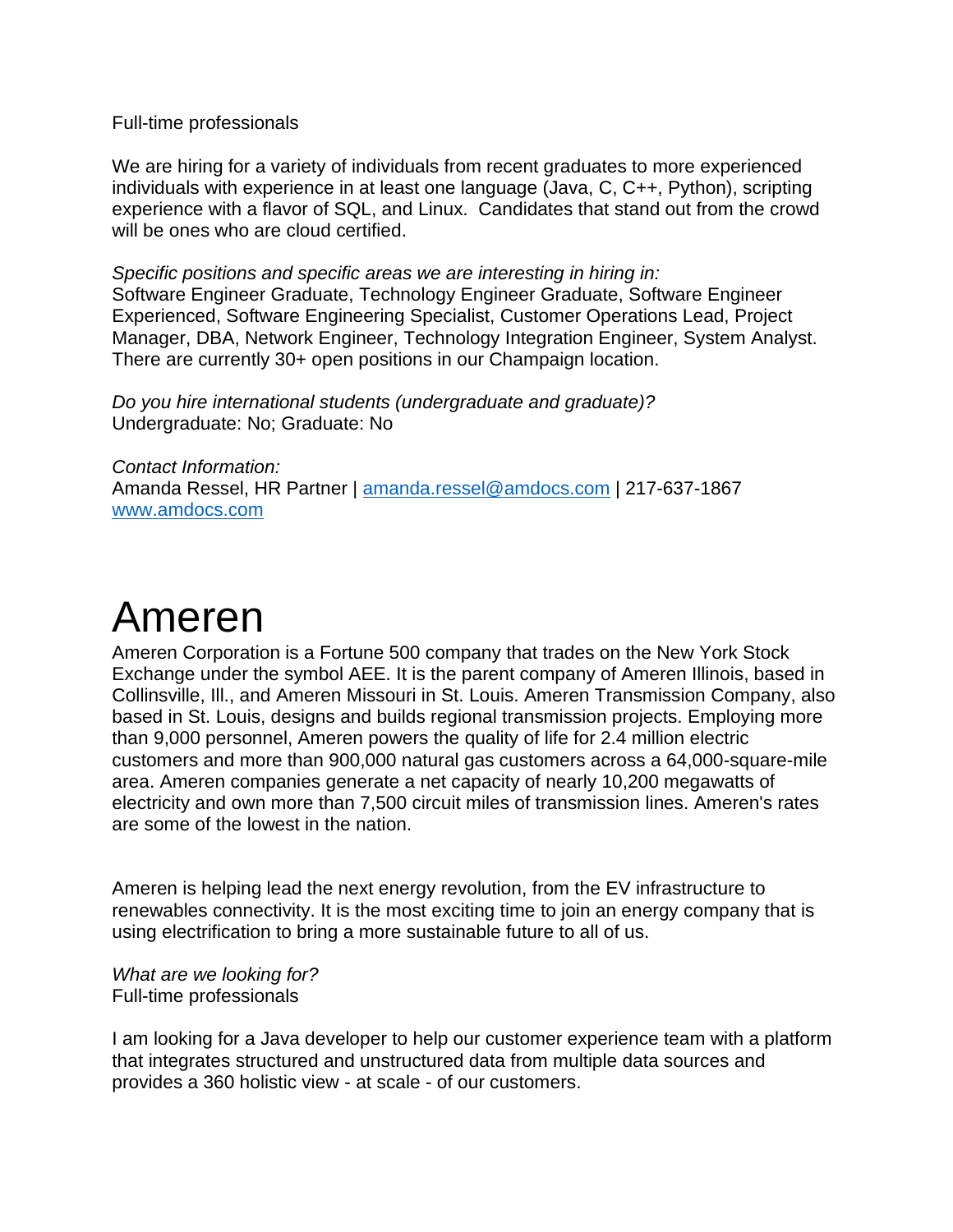*Specific positions and specific areas we are interesting in hiring in:* Java Developer for our Digital Data Platform.

*Do you hire international students (undergraduate and graduate)?* Undergraduate: on a case-by-case basis; Graduate: on a case-by-case basis

*Contact Information:* Gui Maia, Manager Digital Innovation & Site Director Ameren Innovation Center UIRP | [gmaia@ameren.com](mailto:gmaia@ameren.com) | 8596087570 https://www.ameren.com/company/careers

#### Ascent Integrated Tech

We build a single screen solution for incident command for first responders and warfighters. We do this by integrating health and environmental alerts as well as mapping and location of the operator in real-time.

We measure our success by the number of first responders and warfighters that make it home safe to their families.

*What are we looking for?*

Full-time professionals, part-time professionals, part-time interns, full-time interns

Mechanical engineering, electrical engineering, materials science, operations, administration, marketing

*Specific positions and specific areas we are interesting in hiring in:* Machinists, Machine Learning Engineers, Electrical Engineers, Mechanical Engineers, Operations, Social Media, Material Scientists, Data Scientists

*Do you hire international students (undergraduate and graduate)?* Undergraduate: on a case-by-case basis; Graduate: on a case-by-case basis

*Contact Information:* Alex Gorsuch, Co-founder and CTO | [alex@ascentitech.com](mailto:alex@ascentitech.com) | 217-417-4173 ascentitech.com

#### Bridg

Bridg is an enterprise SaaS data infrastructure company on a mission to make customer data accessible and actionable.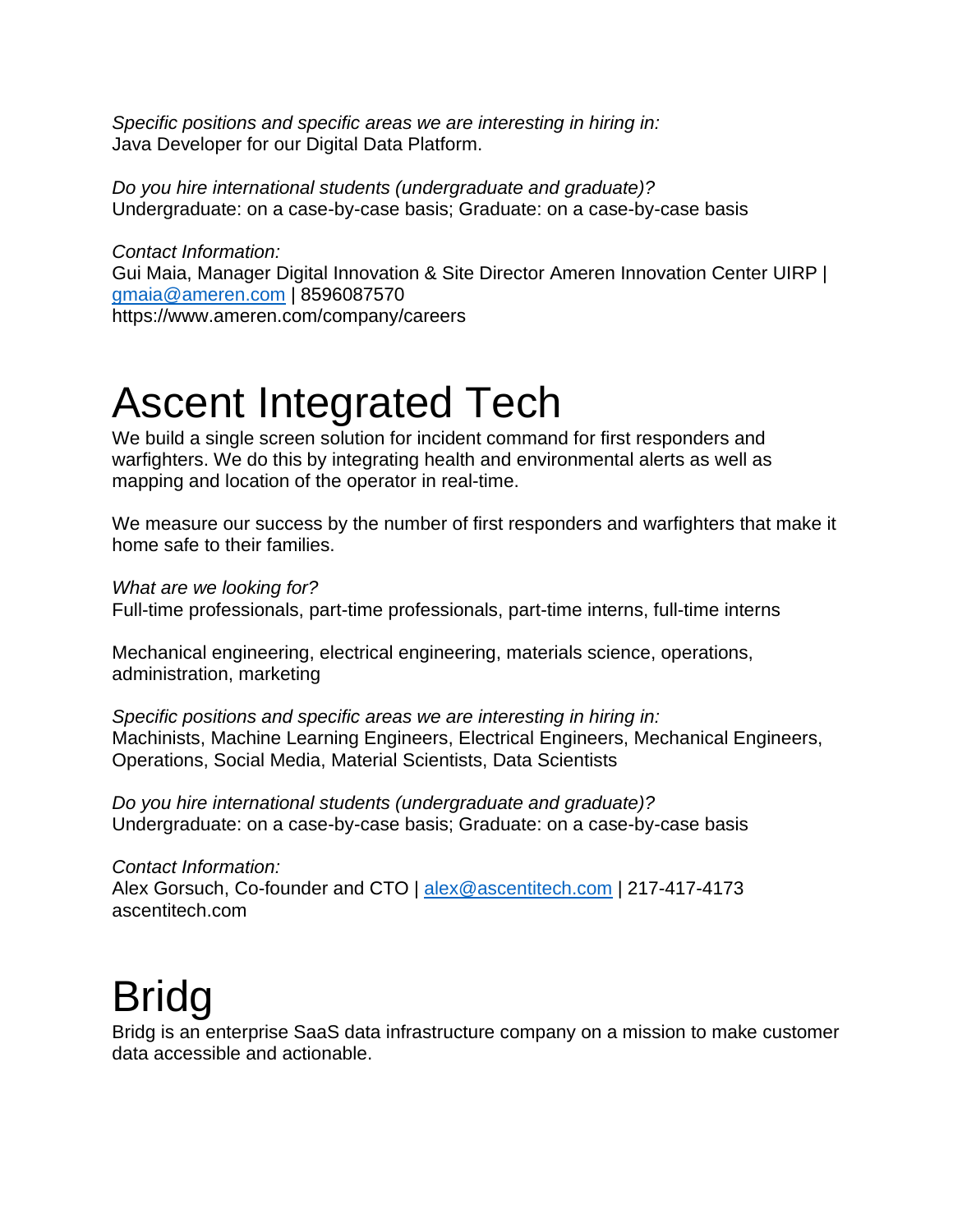Bridg is growing fast and we're scaling our teams to help enable and accelerate this massive growth. We already enable some of the largest consumer brands in the world, including Starbucks, KFC, Chipotle, and Hershey, with an exclusive capability to identify, understand and engage their unknown in-store customers; driving significantly enhanced customer engagement.

*What are we looking for?* Full-time professionals

Looking for smart people who understand software development and data science.

*Specific positions and specific areas we are interesting in hiring in:* Machinists, Machine Learning Engineers, Electrical Engineers, Mechanical Engineers, Operations, Social Media, Material Scientists, Data Scientists

*Do you hire international students (undergraduate and graduate)?* Undergraduate: Yes; Graduate: Yes

*Contact Information:* Greg Muchnik, Chief Technical Architect | [greg.muchnik@bridg.com](mailto:greg.muchnik@bridg.com) | 217-721-4718 bridg.com

## Illinois AgTech Accelerator

The Illinois AgTech Accelerator is operated by gener8tor, a Wisconsin-based company that provides a turnkey platform that connects startup founders, investors, corporations, universities. gener8tor is a nationally-ranked, GOLD tier accelerator in the U.S. as ranked by the Seed Accelerator Rankings Project.

gener8tor AgTech invests \$100K in five high-growth startups through the 12 weeks of mentorship-driven programming.

You'll get to work with startups, learn how venture capital is used to build companies, and help shape the future of ag and food technologies!

*What are we looking for?* Full-time professionals

Experience/willingness to build and grow your network, enthusiasm for creating events & programming that help people, ability to handle lots of concurrent tasks and prioritize effectively, Ag experience is a huge plus, but not a requirement

*Specific positions and specific areas we are interesting in hiring in:* Program Manager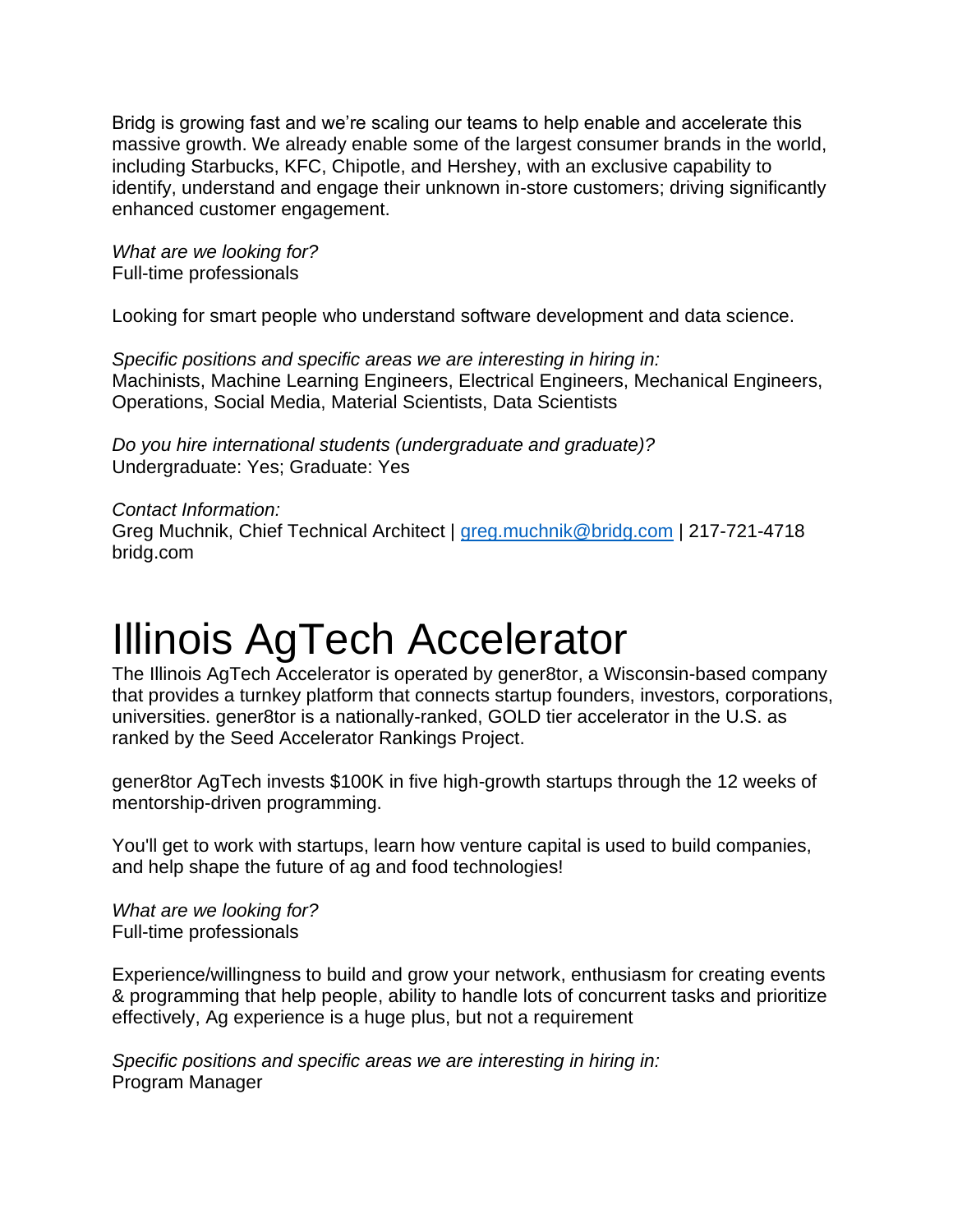*Do you hire international students (undergraduate and graduate)?* Undergraduate: on a case-by-case basis; Graduate: on a case-by-case basis

*Contact Information:* Jack Marck, Managing Director | [jack@gener8tor.com](mailto:jack@gener8tor.com) | 217-637-2631 <https://www.gener8tor.com/illinois-agtech-accelerator/>

## PSYONIC

PSYONIC is redefining what it means to be human through advanced, affordable bionic technologies. Think SpaceX for Bionics. PSYONIC's first product, the Ability Hand, is an advanced bionic hand. It is the fastest on the market, provides touch feedback, and is robust to impacts. It is covered by Medicare in the US, with little to no out-of-pocket costs to users.

We make bionic limbs.

*What are we looking for?* Full-time interns

Motivation, attention to detail, experience building things.

*Specific positions and specific areas we are interesting in hiring in:* Bionic hand manufacturing

*Do you hire international students (undergraduate and graduate)?* Undergraduate: Yes; Graduate: Yes

*Contact Information:* Aadeel Akhtar, CEO | [aakhtar@psyonic.io](mailto:aakhtar@psyonic.io) | 773-888-3257 www.psyonic.io

## Riverbed Technology

Digitization has caused explosive growth in applications, connected devices, and data. Networks are hybrid and complex, combining on- and off-premises infrastructure, connected by private and public transport types. Apps are distributed, dynamic, increasingly delivered as a service, and run in data centers and clouds. Users are mobile and remote accessing applications from multiple locations and devices. For the customers we serve, our mission is to deliver exceptional network performance and visibility for any application. Our Network and Application Performance Platform, which is secure, open, and flexible, is comprised of best-in-class network performance management, WAN optimization, application acceleration, and SD-WAN solutions. Our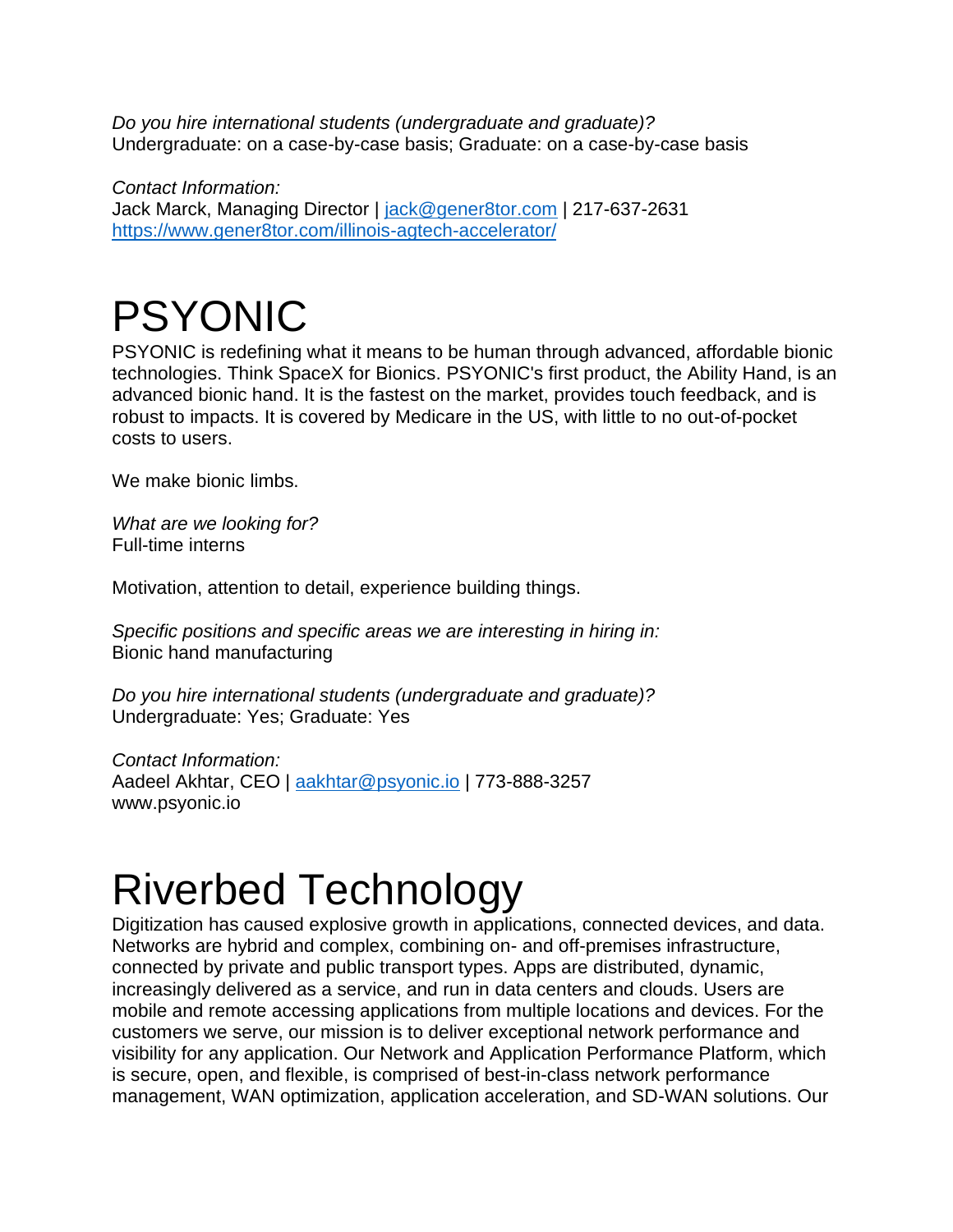market-leading network performance management solution provides enterprise-scale visibility and analytics across every packet, flow, and device to quickly detect and remediate performance issues and security threats. Our market-leading WAN optimization technology increases network efficiency and performance by up to 100x while reducing bandwidth utilization across hybrid and software-defined networks. Our application acceleration solution overcomes latency for fast, reliable delivery of SaaS, cloud, and on-premises applications to any user, regardless of location or network type. Our enterprise-grade SD-WAN solution simplifies and automates network functions to deliver cloud-ready agility and cost savings.

Riverbed offers a rewarding experience of working with the best minds in the industry, delivering exceptional network performance and visibility for any application. We are proud of our great culture that continuously fosters innovation, collaboration, and diverse work environments. We remain committed to attracting, developing, and retaining the most diverse group of talent to better serve our customers.

#### *What are we looking for?*

Full-time professionals, part-time professionals, part-time interns, and full-time interns

Software engineering / networking experience: BS in CS or EE or equivalent field desired + 6 years of experience, or MS or higher degree + 4 years of experience.

Data Science: Minimum MS Degree (PhD candidate highly desired) Proficiency with Python and Python tools (pandas, numpy, sklearn)

*Specific positions and specific areas we are interesting in hiring in:* For latest open positions see: https://careers.riverbed.com/ Software Engineer - Network Analytics (Intern) - Req 6315 Senior QA Engineer - Req 5739 Customer Success Manager - Req 6409 Consulting Solutions Architect - Req 6295

*Do you hire international students (undergraduate and graduate)?* Undergraduate: on a case-by-case basis; Graduate: on a case-by-case basis

*Contact Information:* Dwain Dixson, Director in Development Engineering | [dwain.dixson@riverbed.com](mailto:dwain.dixson@riverbed.com) | 217-721-1417 https://careers.riverbed.com/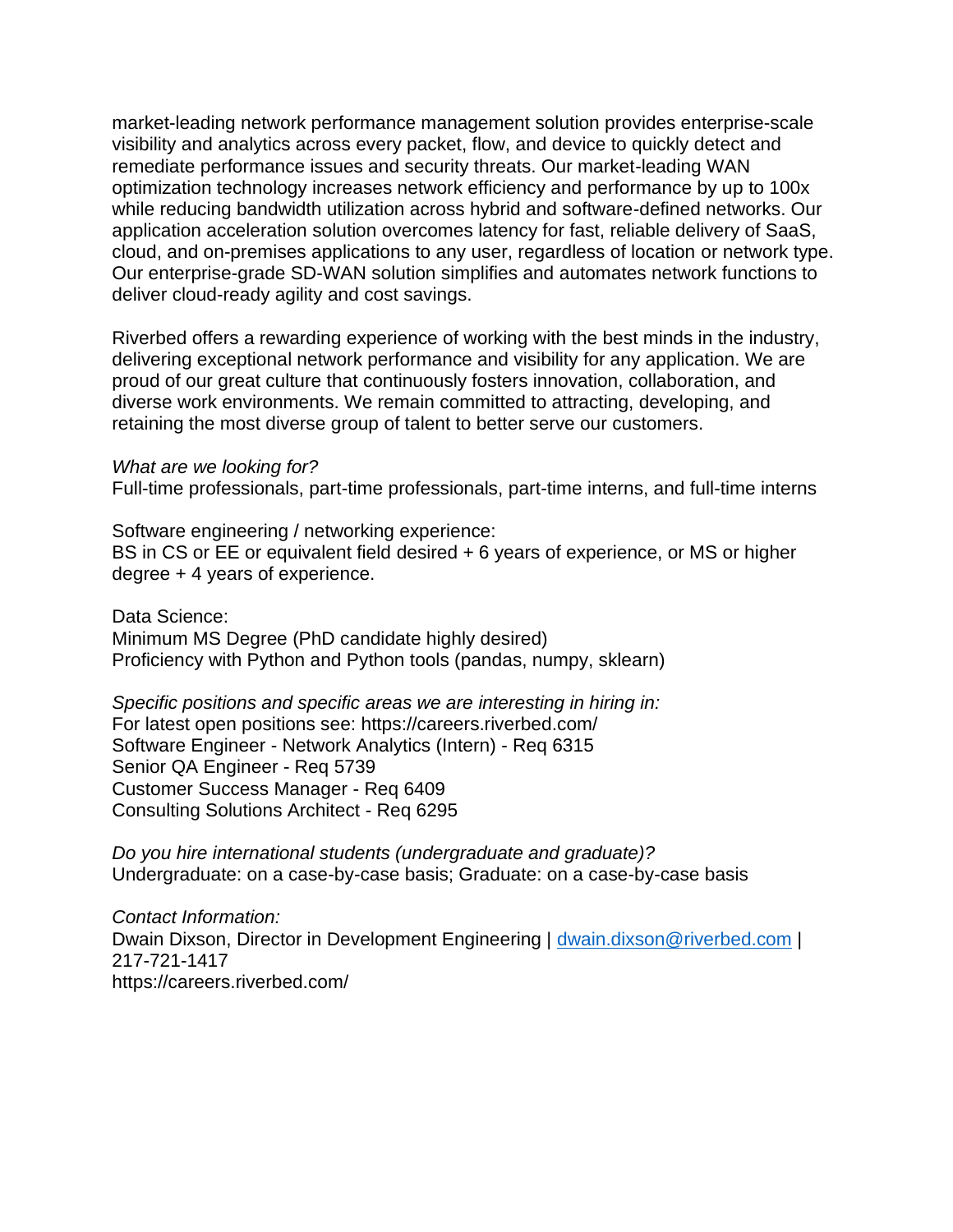# Starfire Industries LLC

Starfire manufactures electronic hardware for plasma processing and particle accelerators for global industrial, medical and defense applications. Innovative deep tech.

Game-changing process technology that touches multiple industries globally. Agile manufacturing. Our people make an impact.

*What are we looking for?* Full-time professionals and part-time interns

US Person, Hands-On Skills, Loves Learning, Growth Mindset, Independent Yet Interdependent, Helpful, Teach Others, Likes Technology, Abundance, Creative

*Specific positions and specific areas we are interesting in hiring in:* Senior Electrical Engineer (Switch-Mode Power, RF/Microwave) Applied Research Scientist/Engineer (Plasmas, Materials) Electrical Engineer (Testing, Microelectronics) Electronics Technician (Assembly, Test) Plasma Engineer (Thin-Film Vacuum)

*Do you hire international students (undergraduate and graduate)?* Undergraduate: No; Graduate: No

*Contact Information:* Brian Jurczyk, President and CEO | [bjurczyk@starfireindustries.com](mailto:bjurczyk@starfireindustries.com) | 217-721-4165 www.starfireindustries.com

# **Synchrony**

Synchrony is one of the nation's premier consumer financial services companies. Tracing back to 1932, we are now the largest provider of private label credit cards in the U.S. We serve hundreds of thousands of customers across the U.S. and Canada spanning the electronics/appliances, home furnishings, automotive, power products & sports, jewelry & luxury, retail, and healthcare industries. When you join Synchrony, you become part of a stimulating work environment with vast opportunities to embrace new leadership challenges.

Synchrony is committed to the ambition of revolutionizing payments and banking. What makes us unique is our long history of providing customized financing and credit programs for leading organizations within retail, health, auto, travel, and home. We work with our partners to improve the success of their business while delivering exceptional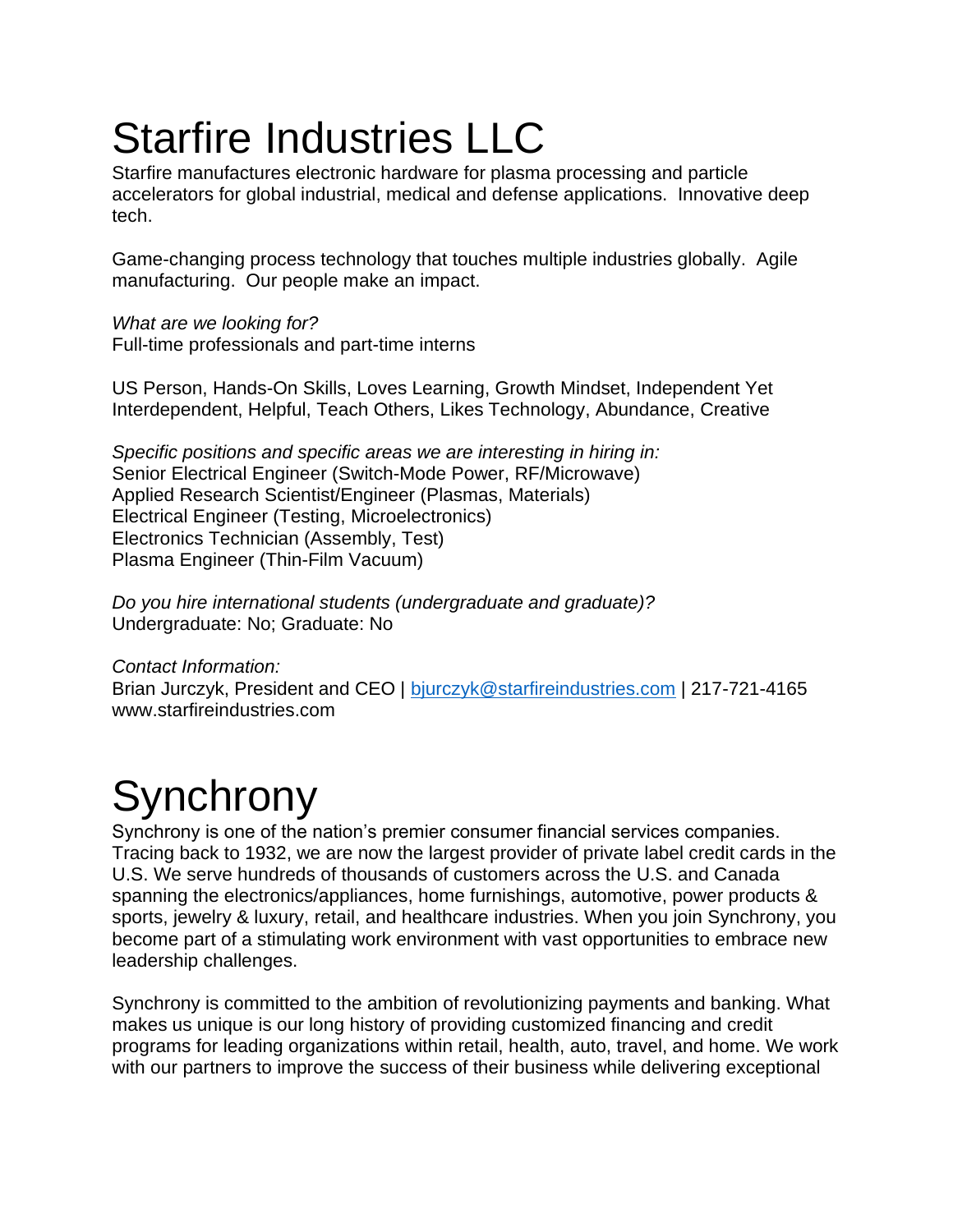service and financing solutions to their consumers. We pioneer the future of financing, improving the success of every business we serve and the quality of each life we touch.

*What are we looking for?* Part-time interns and full-time interns

We are looking for students with a passion for technology. Students must be undergraduate student pursuing computer science, information systems, computer engineering or information assurance. Additional technical majors or other relevant majors with technical concentration may be applicable. Prior experience with SAS, Python, C++, and other computer programming software is a plus. A minimum GPA of 3.0 is required.

*Specific positions and specific areas we are interesting in hiring in:* We currently have 3 positions posted on the Research Park job board that we are looking to fill for Spring 2022.

*Do you hire international students (undergraduate and graduate)?* Undergraduate: on a case-by-case basis; Graduate: on a case-by-case basis

*Contact Information:*

Karin Dor Markovich, Office Coordinator | [karin.dormarkovich@syf.com](mailto:karin.dormarkovich@syf.com) | 217-714-0765 https://www.synchrony.com/

## Wolfram

Founded by Stephen Wolfram in 1987, Wolfram is one of the world's most respected computer, web, and cloud software companies' as well as a powerhouse of scientific and technical innovation. As a pioneer in computation and computational knowledge, the company has pursued a long-term vision to develop the science, technology, and tools to make computation an ever-more-potent force in today's and tomorrow's world.

Do you want to be part of what's next? At Wolfram we've been changing the world with our ideas and products for nearly three decades. Join us in our long-term vision to develop the science, technology, and tools of the future.

*What are we looking for?*

Full-time professionals and part-time interns

We're looking for exceptional individuals who are clear-thinking, pragmatic and energetic about getting things done well, and we're less interested in what you've already done than in what you will do with Wolfram.

*Specific positions and specific areas we are interesting in hiring in:*